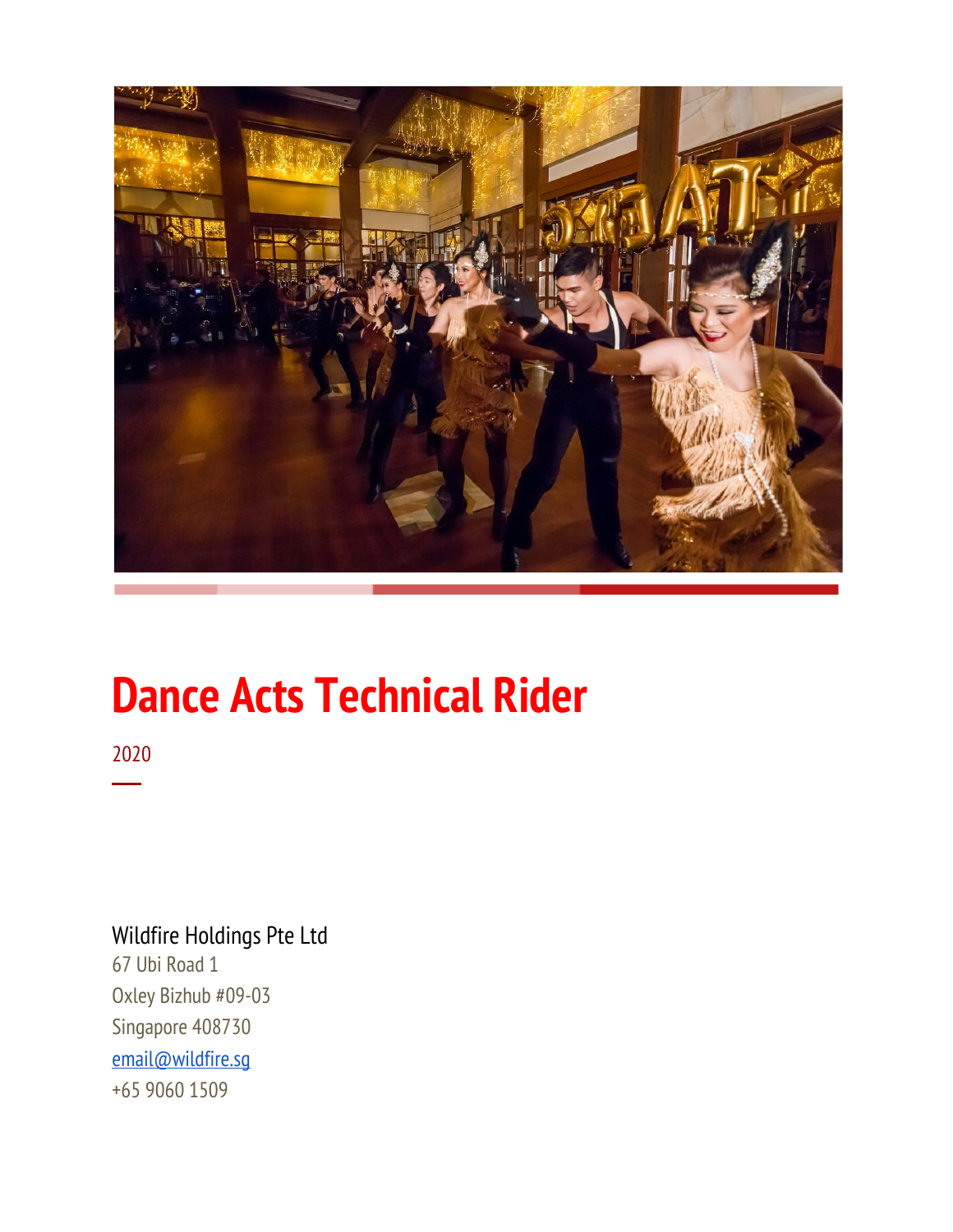# <span id="page-1-0"></span>**Overview**

This technical rider lists all the requirements necessary for Dance Acts. Should any concerns or queries regarding the requirements listed in this document arise, please contact the Wildfire Account Manager to discuss alternative solutions.

#### **ACCOUNT MANAGER**

TEL: +65 9060 1509 EMAIL: [EMAIL@WILDFIRE.SG](mailto:EMAIL@WILDFIRE.SG)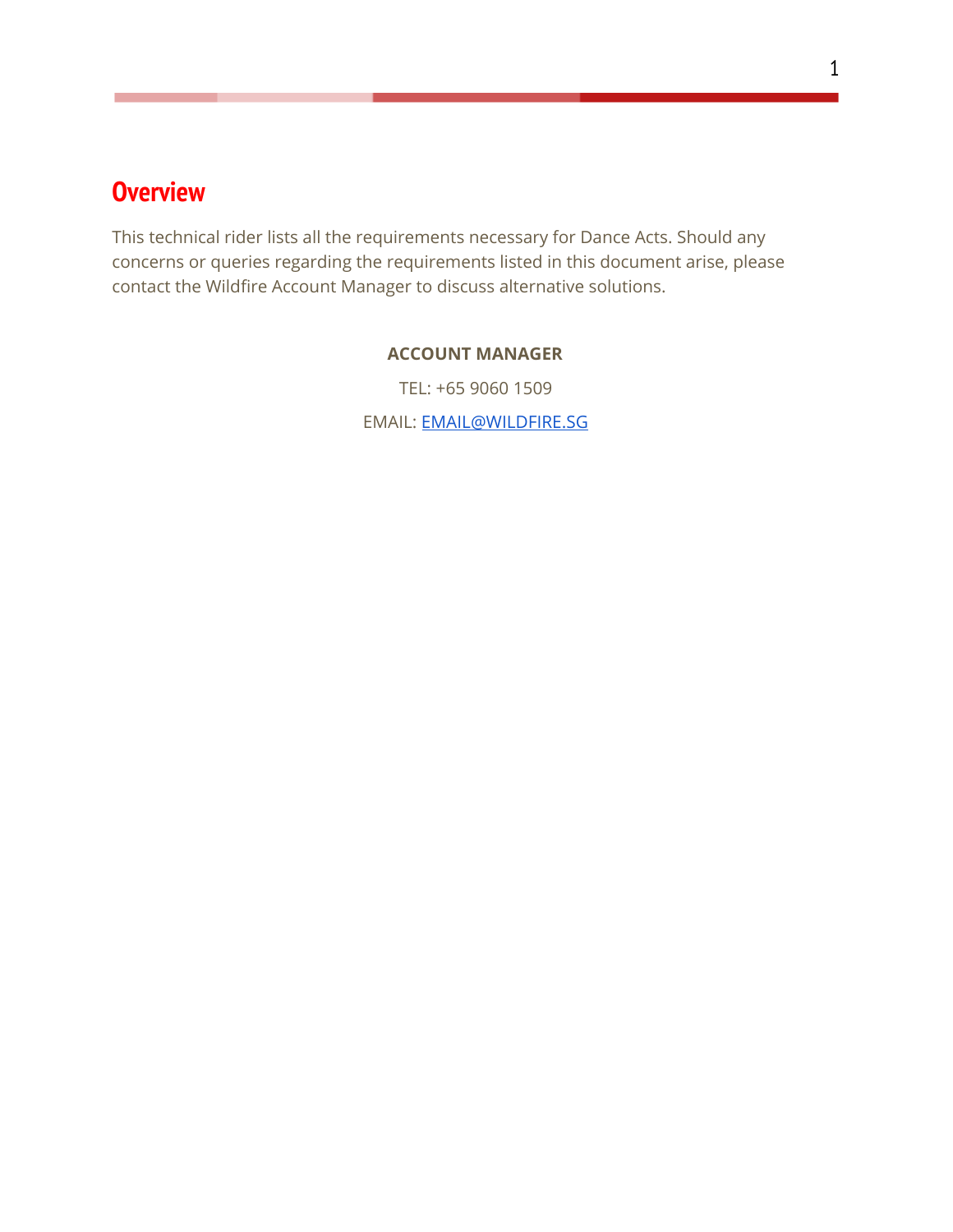| <b>Overview</b>                             | 1                       |
|---------------------------------------------|-------------------------|
| 1. General Information                      | 3                       |
| 1.1. General Information                    | 3                       |
| 1.2. Booking Process                        | 3                       |
| 2. Duration of Performance                  | $\overline{\mathbf{4}}$ |
| 2.1. Standard Routine Durations             | 4                       |
| 3. Hospitality                              | $\overline{\mathbf{4}}$ |
| 3.1. Dressing Room Requirements             | 4                       |
| 3.2. Drinking Water                         | 5                       |
| 3.3. Meals                                  | 5                       |
| 3.4. Restrooms                              | 5                       |
| 3.5. Overseas Performances                  | 5                       |
| 4. Stage Requirements                       | 5                       |
| 4.1. Audio Technology                       | 5                       |
| 4.1.1. Sound System                         | 6                       |
| 4.1.2. Monitors                             | 6                       |
| 4.2. Stage Set-Up                           | 6                       |
| 4.3. Stage Dimensions                       | 6                       |
| 5. Scheduling                               | 6                       |
| 5.1. Standard Event Day Schedule            | 6                       |
| 5.2. Event Delay                            | 7                       |
| 5.3. Additional Rehearsal or Client Viewing | $\overline{7}$          |
| 6. Video and Photo Footage                  | 8                       |
| 6.1. Video Footage                          | 8                       |
| 6.2. Photo Footage                          | 8                       |
| <b>7.Licenses and Permits</b>               | 8                       |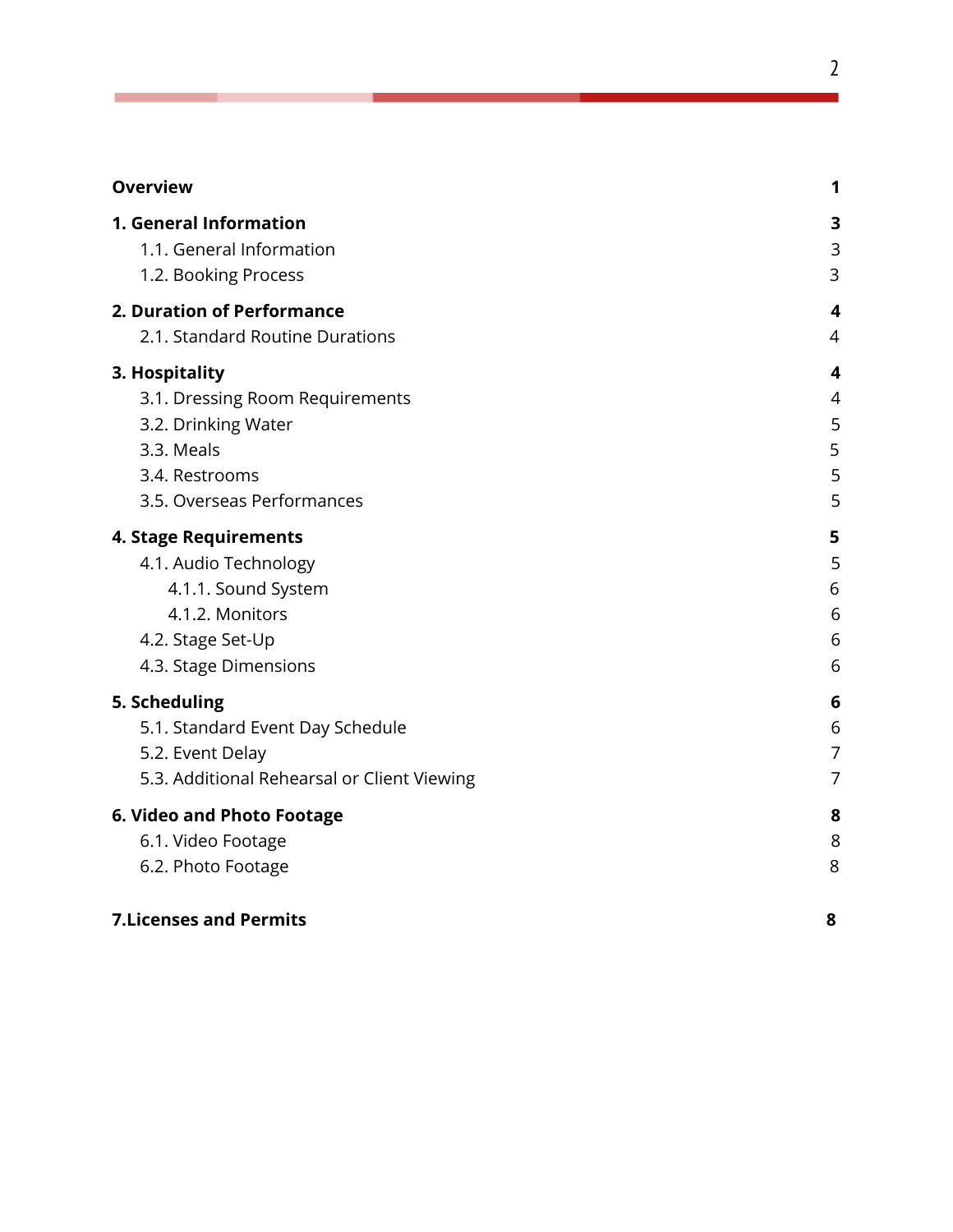# <span id="page-3-1"></span><span id="page-3-0"></span>**1. General Information**

## 1.1. General Information

A Dance Act is conducted on stage as a feature performance and may occur at any point in the event schedule. Dance Acts feature original choreography, bespoke costumes and music of client's choice.

Videos of *Dance* routines can be viewed at:

<https://www.wildfire.sg/dance-acts>

## <span id="page-3-2"></span>1.2. Booking Process

#### Step A: Enquiry Process

In order to confirm a Dance Act, an enquiry email shall be sent to [email@wildfire.sg](mailto:email@wildfire.sg) with the following details:

- Event Date
- Performance Timing
- Event Venue
- Customisation Requests (if any)

#### Step B: Quotation Sign-Off

Wildfire Holdings Pte Ltd will send an official quotation for the performance/installation to the client requiring official sign-off.

#### Step C: 50% Deposit Payment

Together with Step A, a 50% deposit payment shall be paid in order to secure the performance via:

- Cash or;
- Cheque addressed to "Wildfire Holdings Pte Ltd" or;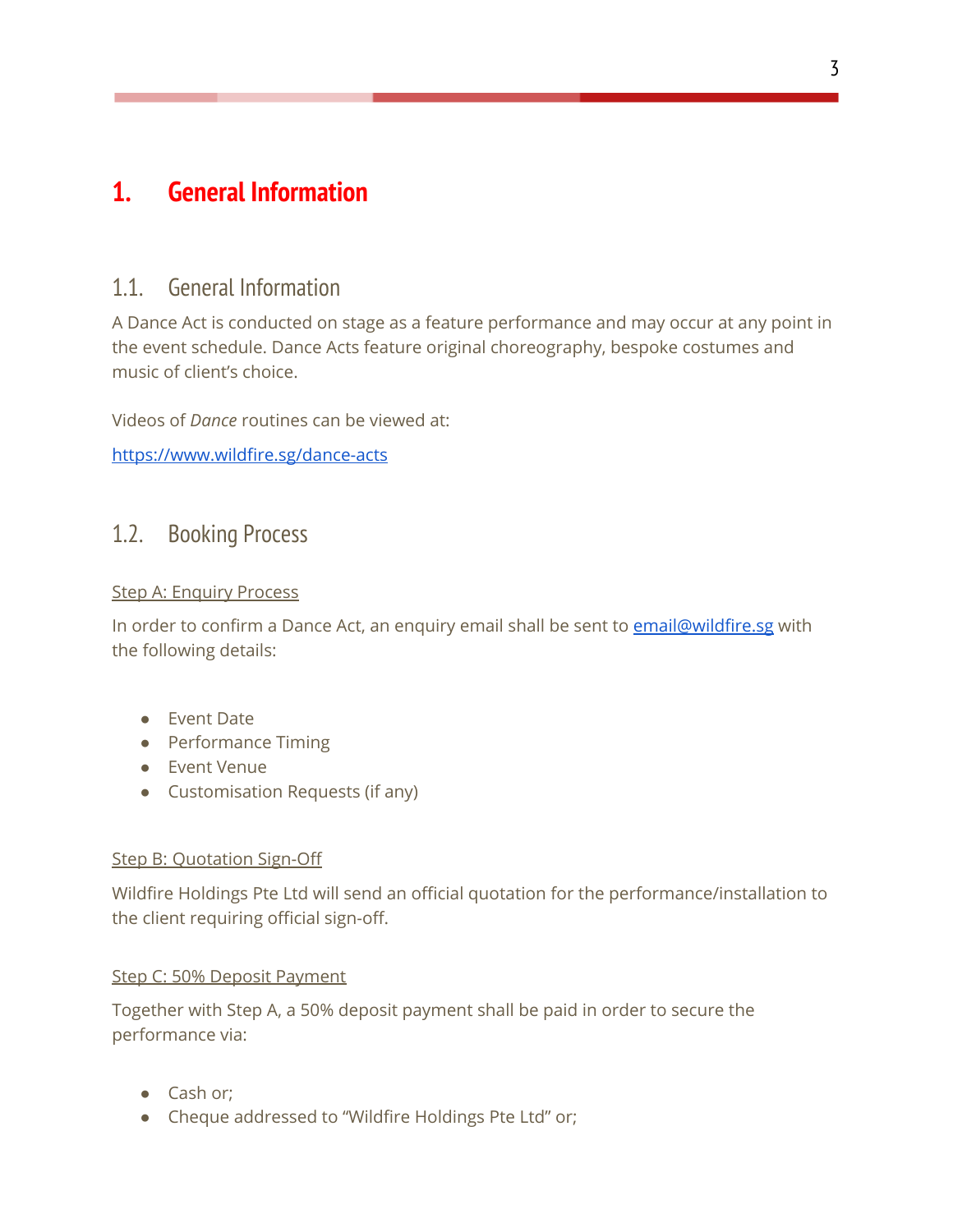● Bank transfer to "Wildfire Holdings Pte Ltd"

Bank Name: DBS BANK Account number: 025- 902769-2 Account type: DBS Current Swift Code: DBSSSGSG Branch Address: 12 Marina Boulevard, DBS Asia Central, Marina Bay Financial Centre, Tower 3, Singapore 018982

#### Step D: 50% Balance Payment

The final 50% payment shall be paid via the aforementioned methods upon completion on the day of the event.

## <span id="page-4-0"></span>**2. Duration of Performance**

#### <span id="page-4-1"></span>2.1. Standard Routine Durations

The duration of standard dance performances ranges from 3 minutes to 4 minutes for a single item, and up to 6 minutes for a medley performance of multiple items.

These durations are the recommended length for stage performances that serve as a feature in the event program. This ensures the maximum amount of lasting impact on audiences.

## <span id="page-4-2"></span>**3. Hospitality**

### <span id="page-4-3"></span>3.1. Dressing Room Requirements

#### *3.1.2. Costume Racks*

All dressing rooms shall be equipped with one standard height garment rack on wheels to store Dance Act costumes.

#### *3.1.3. Tables and Chairs*

All dressing rooms shall be equipped with a table and enough chairs to seat all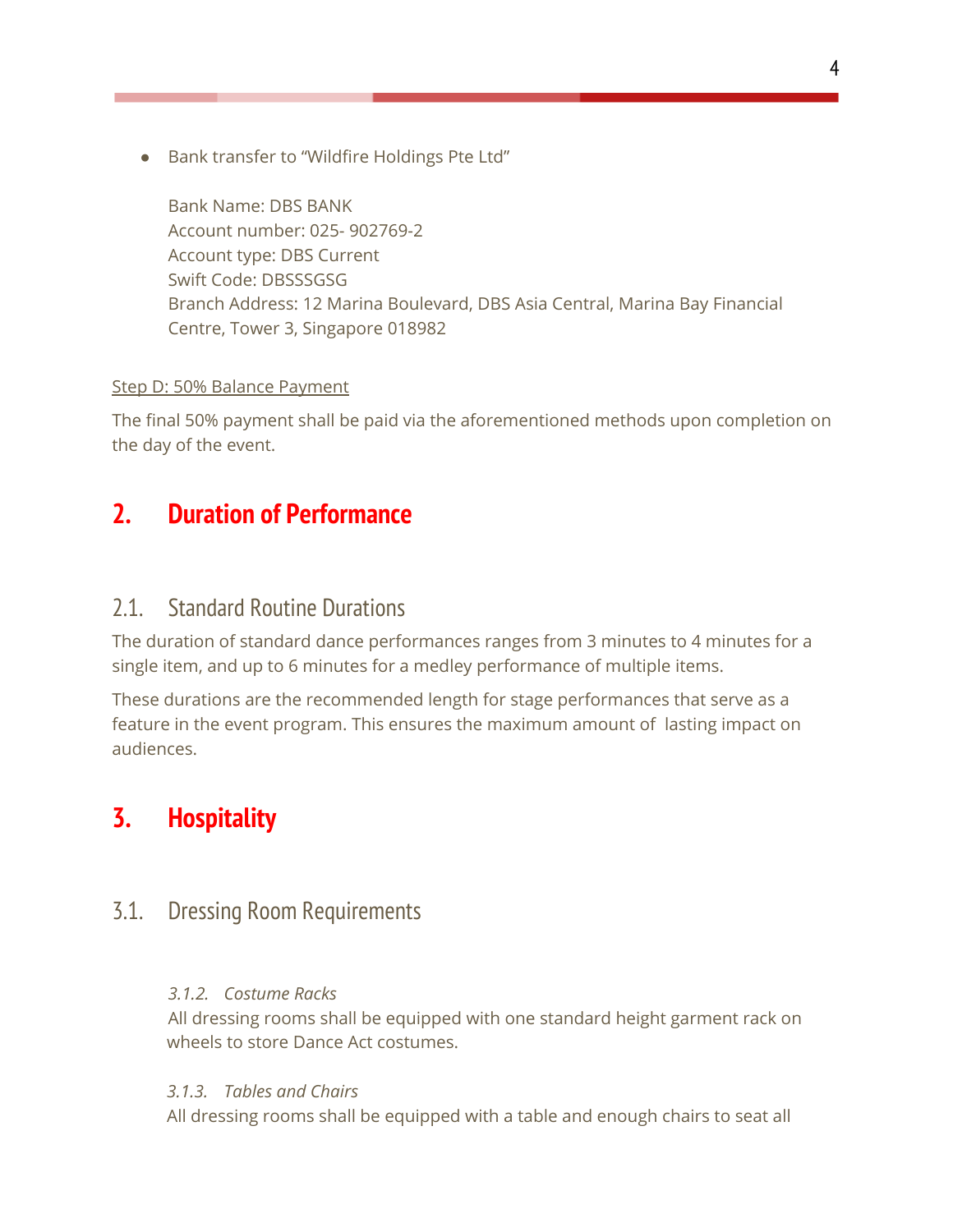performers and two technicians.

#### *3.1.4. Security*

Client provides security of all dressing rooms within which Dance Act costumes, technical equipment and cast personal belongings are stored.

## <span id="page-5-0"></span>3.2. Drinking Water

Ample supply of pure drinking water and cups shall be provided for the performers and technicians.

### <span id="page-5-1"></span>3.3. Meals

A light meal shall be provided for the performers, technicians and coordinators. All food provided requires a "Halal" certification.

#### <span id="page-5-2"></span>3.4. Restrooms

Restroom facilities shall be within close proximity to the dressing room. Restrooms shall be clean, sanitary and separate from restrooms for audience members if possible.

## <span id="page-5-3"></span>3.5. Overseas Performances

Should the performance be held outside of Singapore, all travel, accommodation and other related costs for the Dance Act performers and technicians shall be borne by the client. If preferred, Wildfire Holdings Pte Ltd can provide arrangements for travel and accommodation and will endeavour to do so with cost-effectiveness and convenience in mind.

# <span id="page-5-5"></span><span id="page-5-4"></span>**4. Stage Requirements**

4.1. Audio Technology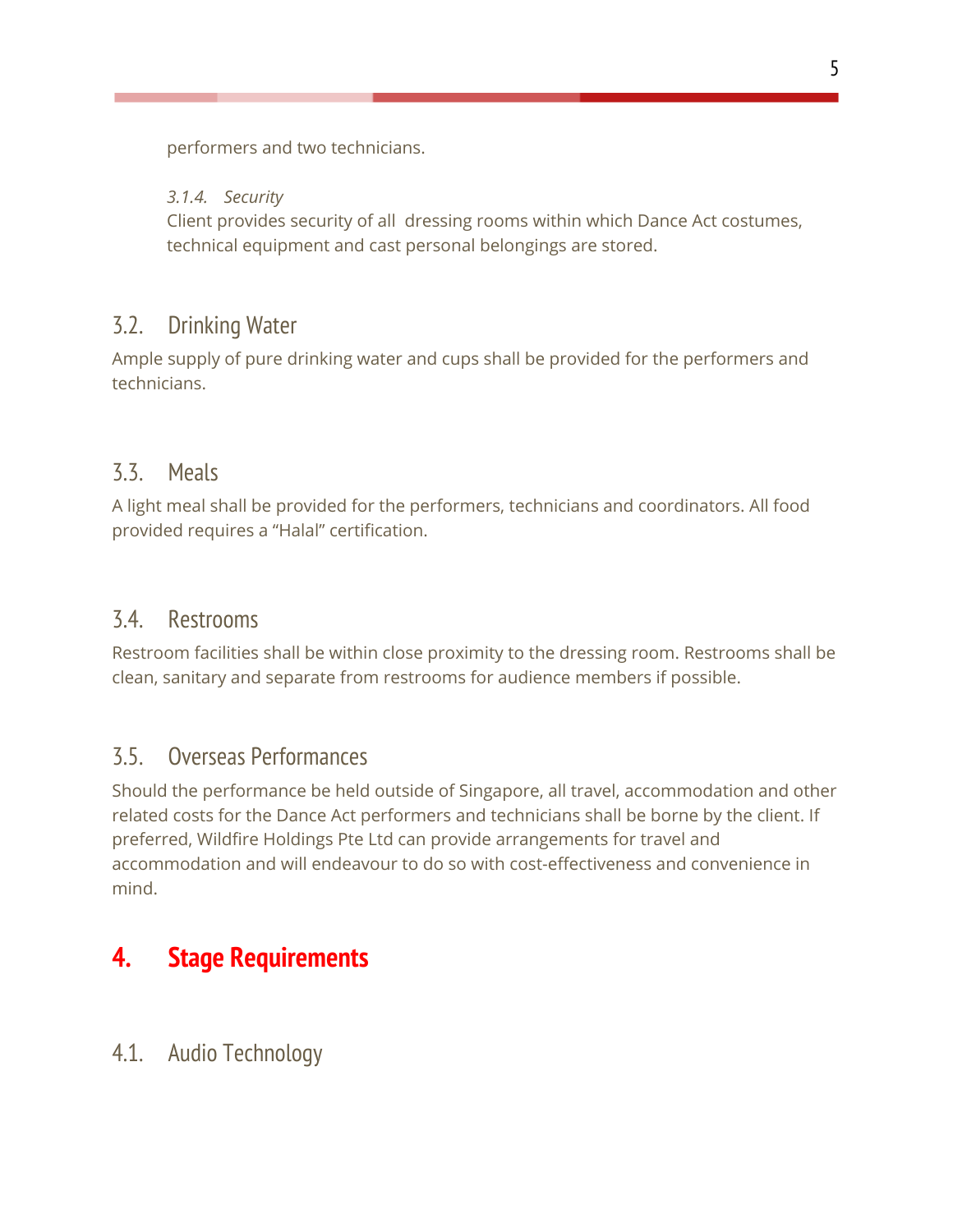#### <span id="page-6-0"></span>4.1.1. Sound System

A suitable sound system to project audio throughout the performance venue. Music tracks will be provided by Wildfire Holdings Pte Ltd via email in digital format prior to the event.

#### <span id="page-6-1"></span>4.1.2. Monitors

No less than two monitors, synced with the front of house speakers playing the act's track, shall be placed on stage left and stage right for the performers during the performance. The monitors should be placed in a way it does not obstruct the performer's movements. In the event it is deemed as a safety hazard, performers can choose not to perform until the monitors have been adjusted or removed.

## <span id="page-6-2"></span>4.2. Stage Set-Up

The stage or performance area for dance performances must be clear of structures such as podiums, rostrums or technical equipment unrelated to the performance itself. The stage floor shall be flat, level and clear of any cables required for the venue's technical set up. Stage floor shall be able to withstand weight of all performers and technicians.

## <span id="page-6-3"></span>4.3. Stage Dimensions

The stage dimensions that are required for the performance depends on the number of performers. In order to ascertain whether your event stage dimensions are sufficient, please consult the Wildfire Account Manager.

# <span id="page-6-4"></span>**5. Scheduling**

## <span id="page-6-5"></span>5.1. Standard Event Day Schedule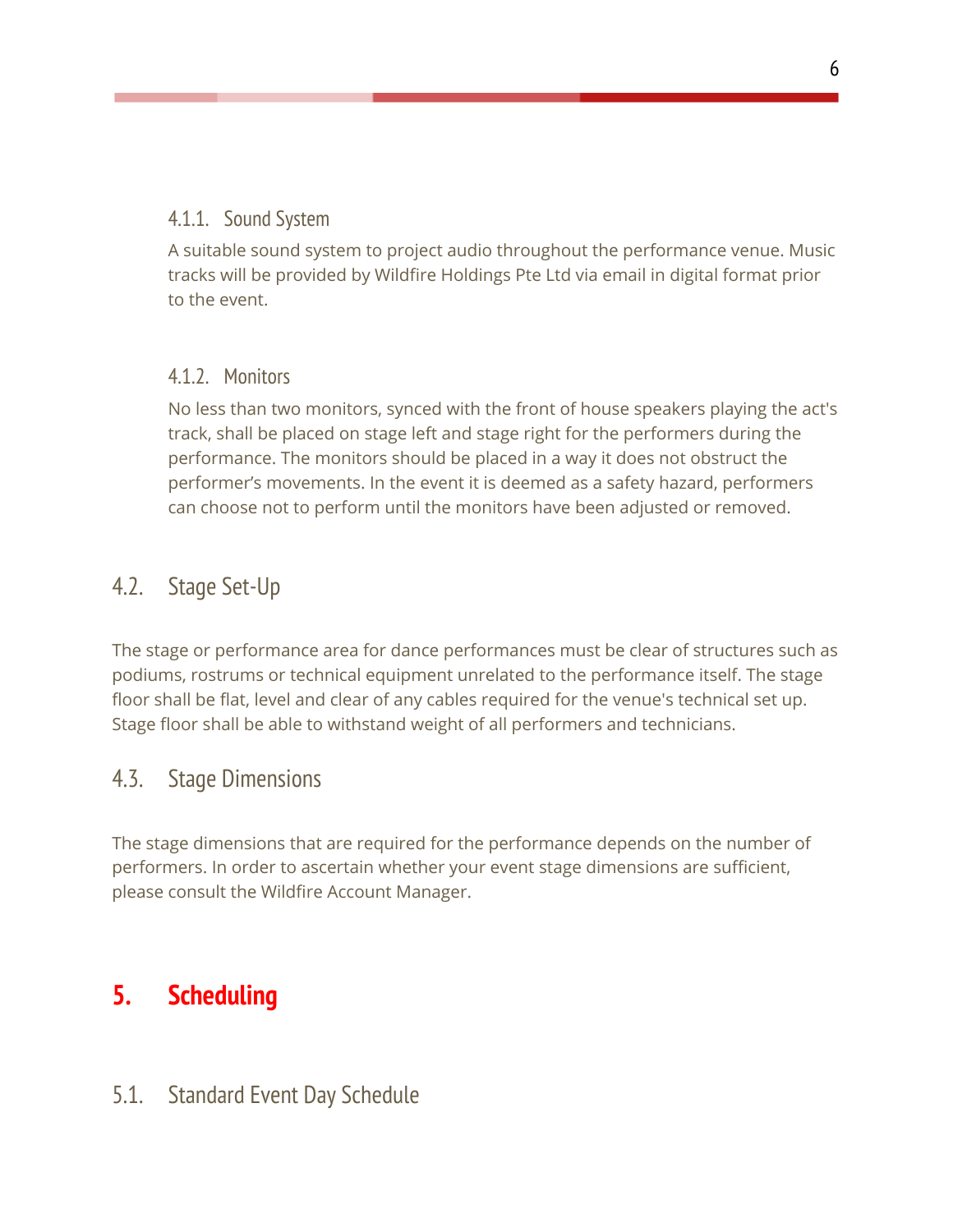#### *5.1.1. Technical Rehearsal*

A full technical rehearsal, of **at least 1 hour duration**, shall be scheduled into the event program prior to the performance. This technical dress rehearsal shall include all lighting, audio and stage specifications as previously stated within this technical rider. This technical rehearsal will be conducted by the Wildfire stage manager and the performers. The team shall have full and exclusive access to the stage during this time. The sound operator should be at their stations at the call of the Wildfire stage manager for the full duration of this rehearsal. The Wildfire stage manager shall be supplied with a handheld microphone for the duration of this rehearsal.

#### *5.1.2. Standby Notice*

Once the event has commenced, all Dance Act performers and technicians will wait backstage or in the dressing room. Event organisers, stage crew or the client themselves must ensure that the performers and technicians are given no less than 10 minutes notice prior to the commencement of the performance onstage, giving them enough time to assume their positions.

## <span id="page-7-0"></span>5.2. Event Delay

#### *5.2.1. Penalty Rates*

In the event of a scheduling delay of the performance exceeding 1 hour past the agreed performance time, the client will be subject to a penalty fee of \$100 per performer and crew per hour or part thereof.

#### 5.2.2. Performer Availability

In the event of a scheduling delay of the performance exceeding 1 hour, *Wildfire Entertainment* dance performer numbers may need to be amended due to performer availability at no penalty to *Wildfire Entertainment*. Penalty rates stipulated in will apply for all remaining performers and crew.

## <span id="page-7-1"></span>5.3. Additional Rehearsal or Client Viewing

All rehearsals (excluding the on-site technical rehearsal) by the *Wildfire Entertainment* crew are conducted privately. Should the client require additional viewings either prior to or on